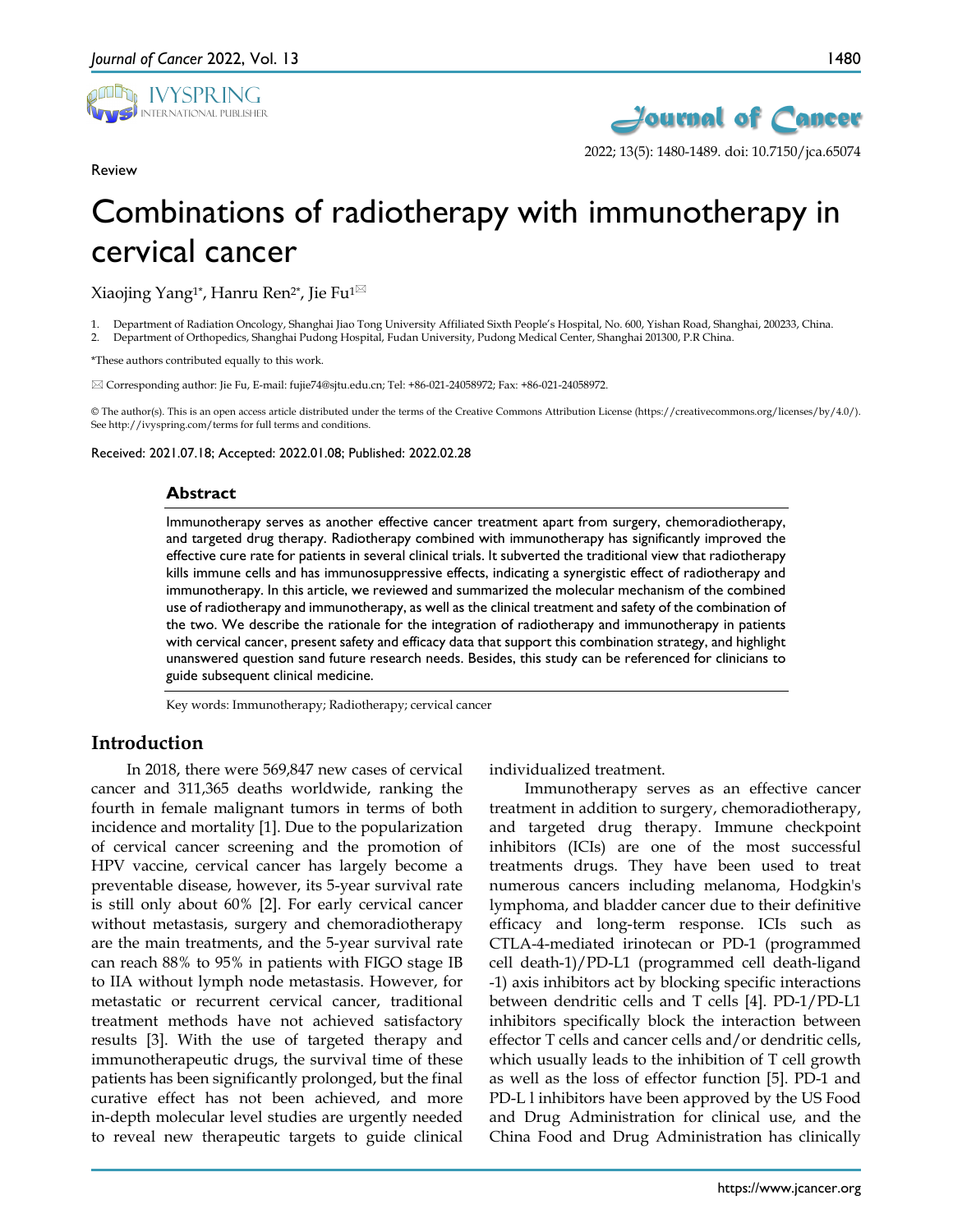approved many ICIs. The combination of immunotherapy and radiotherapy has become a popular research field after the publication of the PACIFIC [6-8] and PEMBRO-RT studies [9-10].

Compared to immunotherapy, radioimmunotherapy has significantly improved the effective cure rate for patients in a number of clinical trials. It subverted the traditional view that radiotherapy kills immune cells and has immunosuppressive effects, indicating a synergistic effect of radiotherapy and immunotherapy [11]. The literature has reported a patient with advanced cervical cancer who received only pelvic radiotherapy for economic reasons, but her para-aortic lymph nodes shrank significantly after treatment [12]. Radiotherapy can affect the tumors' immun state in a variety of ways, such as promoting the release of tumor-specific antigens by tumor cells and improving the killing ability of the immune system [13]. Meanwhile, the introduction of immunotherapy may further promote this series of processes, and even increase the incidence of "abscopal effect" [14].

## **The immunotherapy for cervical cancer**

The mechanism of immunotherapy for cervical cancer is mainly to activate the human immune system and rely on autoimmunity to kill cancer cells and tumor tissues. The interrelationship between tumors and the immune system can be divided into three different stages. In the clearance phase, the nascent tumor is immunogenic and can be recognized by the host's innate and adaptive immune systems and removed. A small proportion of surviving tumor cells have weakened their own antigenicity and evade the clearance function of the immune system and enter the second stage - equilibrium stage, when tumor cells are still under the clearance pressure of the immune system and cannot overgrow. This balance is broken when mutations in tumor genes are involved to a certain extent, that is, they enter the escape stage and produce a series of malignant phenotypes [15]. Therefore, the key to cancer immunotherapy is to remodel the lasting and effective anti-tumor immune response, including immune checkpoint inhibitors, therapeutic vaccines, tumorinfiltrating T cell therapy, etc. These three therapies have different mechanisms of action and advantages and disadvantages in the treatment of cervical cancer (Table 1).

## **Immune checkpoint inhibitors**

Immune checkpoints refer to regulatory molecules present in the immune system and are mainly expressed on the surface of immune cells. According to function, it can be divided into

1481

costimulatory immune checkpoint and inhibitory immune checkpoint. Current research has focused on inhibitory immune checkpoints, including cytotoxic T lymphocyte antigen 4, programmed death protein 1, and their ligands.

**Table 1.** Clinical trials of immunotherapy for cervical cancer

| Test name                 | Medication plan                                                                                               | Treatment                | Adverse effect (AE)                                                                        |
|---------------------------|---------------------------------------------------------------------------------------------------------------|--------------------------|--------------------------------------------------------------------------------------------|
| (test phase)              |                                                                                                               | effect                   |                                                                                            |
| KEYNOTE-158<br>(Phase II) | 200 mg pembrolizumab/3<br>weeks                                                                               |                          | ORR: 12.2% Hypothyroidism<br>$(10.2\%)$ ; loss of<br>appetite (9.2%); fatigue<br>$(9.2\%)$ |
| (Phase $I/II$ )           | CheckMate-358 240 mg nivolumab/2 weeks ORR: $26.3\%$ AE (63.2%); AE of                                        |                          | grade 3 and above<br>$(21.1\%)$                                                            |
| GOG 9929<br>(Phase I)     | Ipilimumab 3mg/kg; 4<br>doses/21 days                                                                         | 1 year DFS:<br>74%       | AE grade 3 and above:<br>diarrhea, enteritis                                               |
| CT02853604<br>(Phase I)   | Dose 1: ADXS11-001<br>1×109/21 days; Dose 2:<br>ADXS11-001 3.3×109/21 D;<br>Dose 3: ADXS11-001<br>1×1010/21 D | 7 cases SD;<br>1 case PR | Influenza symptoms<br>(100%); Grade 3 and<br>above AE: $(40\%)$                            |
| NCT03108495<br>(Phase II) | HPV-TIL infusion;<br>Interleukin 720 000<br>IU/kg/dose/8 h                                                    | 1 case PR                | 7 cases CR; Anemia (100%);<br>Lymphopenia (100%)                                           |

#### **Anti-CTLA-4 monoclonal antibody**

Lheureux S et al. [16] reported that the results of the clinical trial study of anti-CTLA-4 monoclonal antibody ipilimumab for metastatic or recurrent cervical cancer showed that 42 patients with cervical cancer previously treated with radiotherapy or chemotherapy received ipilimumab, of the 34 evaluable patients, 1 had partial response, 10 had stable disease, 23 had progressive disease. The results of the study showed that the anti-CTLA-4 monoclonal antibody ipilimumab had some efficacy for metastatic or recurrent cervical cancer.

#### **Anti-PD-1 monoclonal antibody**

Pembrolizumab is a humanized monoclonal immunoglobulin G4 antibody that targets PD-1. Frenel JS et al. [17] reported that the results of the multicenter clinical trial of the safety and efficacy of anti-PD-1 monoclonal antibody-pembrolizumab in patients with PD-1-positive advanced solid tumors showed that among 24 patients with PD-1-positive advanced cervical cancer who had failed previous treatment, 4 had partial response, with an overall response of 17% and 3 had stable disease. In June 2018, pembrolizumab was approved for the treatment of patients with recurrent or metastatic cervical cancer that has progressed and whose tumors express PD-L1. Recently, a supplementary report from the N1 study showed that 98 patients with recurrent or metastatic cervical cancer were treated with pembrolizumab with a follow-up time of 10.2 months. The ORR was 12.2%, including 3 cases of CR and 9 cases of PR [17]. Based on the results of this study, pembrolizumab is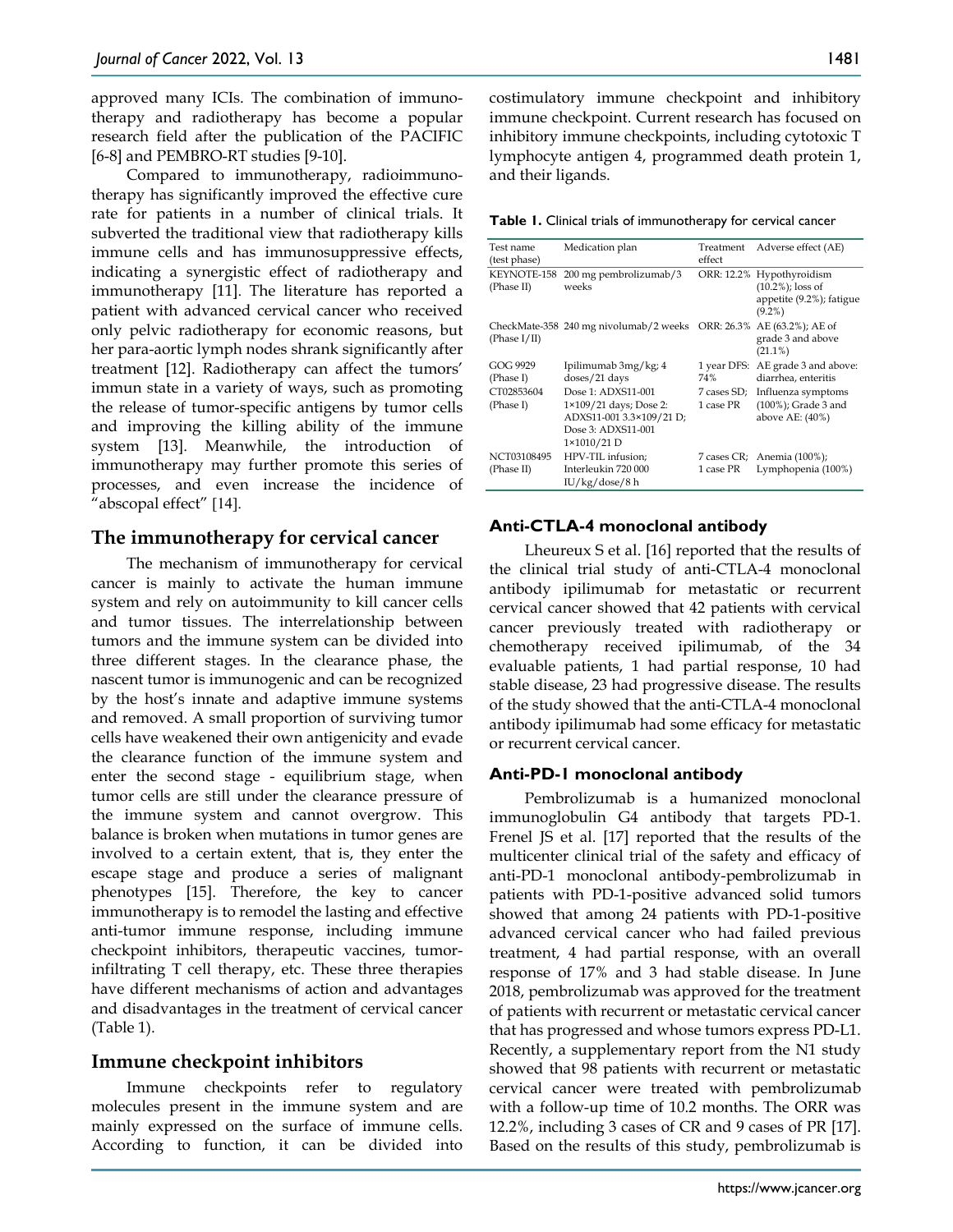recommended in the 2020 NCCN guidelines for cervical cancer as a second-line regimen for recurrent cervical cancer indicated for PD-L1-positive or MSI-H/dMMR.

Nivolumab is a humanized monoclonal antibody directed against the PD-1 receptor. The NCT02488759 trial [18] included 19 patients with recurrent or metastatic cervical cancer who were given intravenous navulizumab every 2 weeks, and the data showed that the ORR of 19 patients with cervical cancer was 26.4%, with no treatment-related deaths. It can be seen that nivolumab showed good safety and antitumor activity in the treatment of patients with advanced or recurrent cervical cancer. However, a recent phase II clinical trial reported that the investigators included 26 patients with relapsed and refractory cervical cancer after platinum-based chemotherapy who were treated with intravenous nafulizumab every 2 weeks [19]. The results showed that among 26 patients with relapsed and refractory cervical cancer who were followed up for 32 months, 21 patients experienced treatment-related adverse events (TRAEs), most of which were grade 1-2. Six patients developed grade 3 TRAEs, and 1 patient discontinued the use of nivolumab due to hepatotoxicity. No Grade 5 TRAEs occurred, and 2 patients had Grade 5 TRAEs. One patient had PR with a response time of 3.8 months. SD occurred in 36% of patients, and the duration of SD was 5.7 months. From the data, it can be seen that single-agent nivolumab has low antitumor activity and acceptable safety in patients with relapsed and refractory cervical cancer.

## **Anti-CTLA-4 monoclonal antibody combined with anti-PD-1 monoclonal antibody**

In addition to the immune checkpoint study, recently, Naumann RW et al.[20] reported the interim results of the 358 trial, in which patients with recurrent or metastatic cervical cancer were randomly divided into two groups: nivolumab 3 mg/kg q2w + ipilimumab 1 mg/kg q6w (group A) or nivolumab 1 mg/kg + ipilimumab 3 mg/kg q3w for 4 doses, followed by nivolumab 240 mg q2w (group B) for 24 months until progression or unacceptable toxicity, the primary assessment indicator was ORR, and the secondary assessment indicators were OS, PFS and duration of response. The results suggested that: both regimens had clinical efficacy in recurrent and metastatic cervical cancer; PD-L1 response could be observed regardless of tumor cells; patients who had not received systemic treatment were observed to have better efficacy with the two regimens; follow-up time was > 10 months, and the response was durable; no new adverse reactions occurred, and the safety of the treatment regimen was controllable.

## **Adoptive T cell therapy**

Adoptive T cell therapy refers to the therapy in which autologous or allogeneic tumor-specific T cells are expanded *in vitro* and reinfused into patients to kill tumors, which mainly includes tumor-infiltrating T cells, T cell receptor-modified T cells, and chimeric antigen receptor T cells. Compared with peripheral cells, tumor-infiltrating T cells have a higher proportion of tumor-specific T cells, which can be greatly expanded and show tumoricidal effect after interleukin-2 stimulation *in vitro* [2, 21]. The number of tumor-specific T cells obtained by this method is much more than that obtained by therapeutic vaccines, so it has received much attention in adoptive cell therapy. NCT03108495 is a phase 2 clinical trial assessing the safety and efficacy of TIL in patients with recurrent metastatic cervical cancer. After 9 patients were treated with HPV-TILs, 2 patients achieved CR and 1 patient achieved PR [22]. Treatment-related adverse reactions are mainly hematology-related toxicities caused by lymphocyteclearing chemotherapy, such as anemia and lymphopenia. This trial shows the reliable efficacy and safety of adoptive T cell therapy in advanced cervical cancer and is worthy of more in-depth study.

## **Therapeutic vaccines**

Therapeutic vaccines activate cytotoxic T cells to specifically kill tumor cells by introducing various forms of tumor antigens, such as tumor cells, tumorassociated peptides, or genes expressing tumorspecific antibodies, into patients [23]. Therapeutic vaccines are characterized by high immunogenicity and can trigger strong and persistent humoral and cellular immunity, but there are also some urgent problems to be solved, such as the potential risk of treatment, especially for immunocompromised patients, and the immune response produced by the body will become weaker after repeated treatment with the same carrier [24]. In cervical cancer, the host cells infected with HPV express viral proteins E6 and E7 sustainably and may be ideal antigens for therapeutic vaccines in cervical cancer. Among the many therapeutic vaccines, live vector vaccines have attracted much attention due to their high immunogenicity. Listeria monocytogenes (Lm) is a negative bacterium that escapes the lysis of lysosomes and proliferates within antigen-presenting cells to trigger strong innate and adaptive immune responses [25]. ADXS11-001 is a live attenuated vaccine for Lm that secretes HPV-16E7 antigen bound to a nonhemolytic fragment of Lm hemolysin O (LLO). In the phase I clinical trial NCT02853604, 15 patients with recurrent metastatic cervical cancer were included in the study. After receiving the vaccine, all patients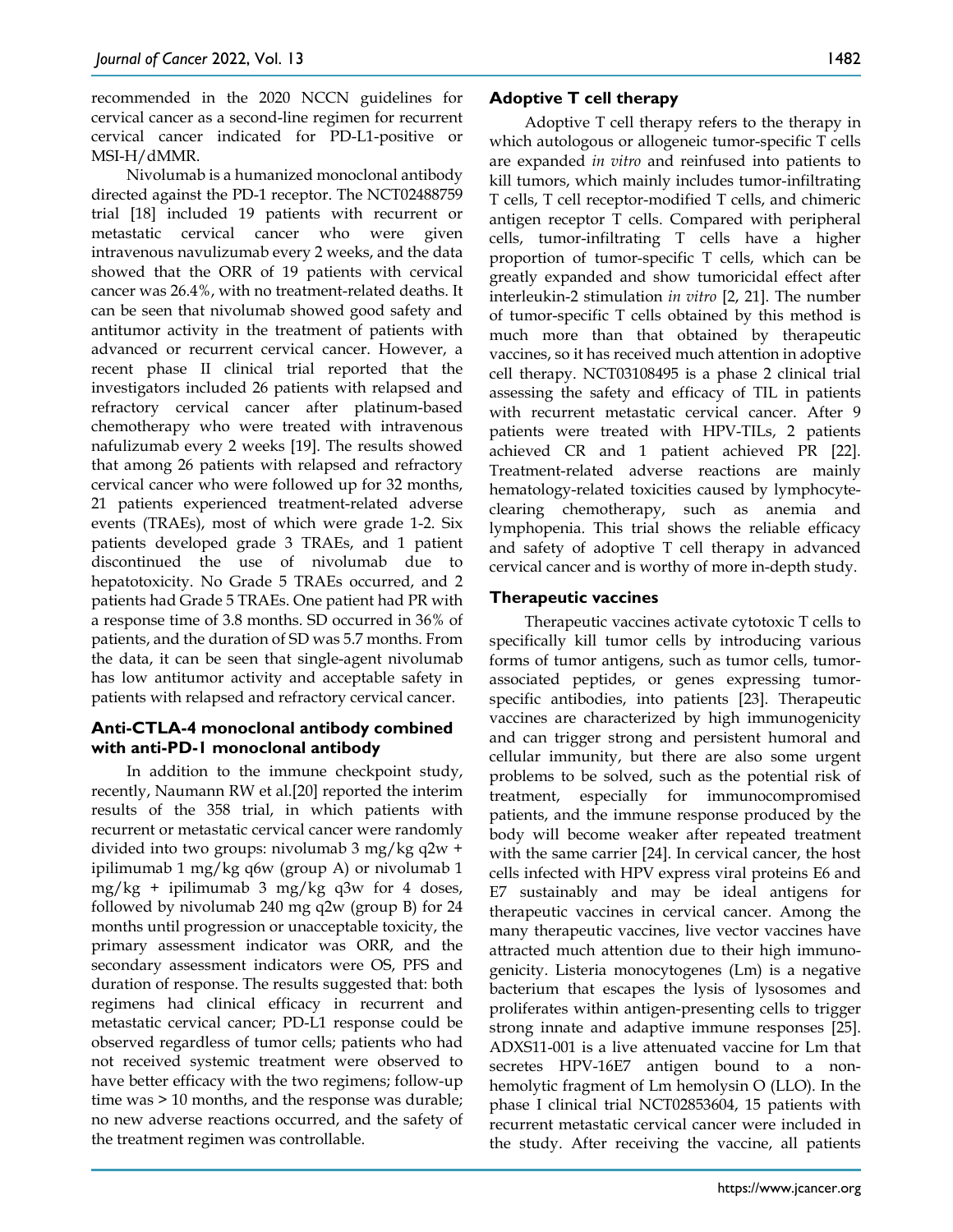developed symptoms of influenza and six developed grade 3 adverse events, but no grade 4 adverse events occurred. After the end of the trial, two patients died, five had progressive disease, seven had stable disease, and one patient achieved a partial response, and this trial demonstrated for the first time the safety of attenuated active Lm in patients with advanced cervical cancer [26].

## **Preclinical study of immunotherapy combined with radiotherapy**

Numerous preclinical studies have reported that the use of CTLA-4 inhibitors improves radiotherapy efficacy and local response [27-29]. A retrospective case study consisting of 101 patients who were treated with ipilimumab confirmed this improvement. 70 out of 101 patients received both radiotherapy and immunotherapy. Compared with those patients who only accept immunotherapy, patients who accept both treatments had a significant increase in overall survival rate as well as an improved response to treatment [30]. The interaction of PD-1/PD-L1 inhibition and radiation therapy has also been reported to enhance the local and distant efficacy [31-33]. In addition, another reason for the combination of the PD-1, CTLA-4, and radiotherapy is that both PD-1 and CTLA-4 activate non-redundant immune mechanisms [34]. IL2 is a cytokine that plays an important role in the activation of immune responses. Although it stimulates the proliferation of regulatory T cells, it also activates T cell cytotoxicity and natural killer (NK) cells. This mechanism activates the immune system and increases the local response to immunoradiotherapy [35]. These "immune cytokines" include NHS-IL2 and L19-IL2, etc. [36-38]. L19-IL2 only works in EDB-expressing tumors, which largely depends on the presence of CD81 cytotoxic T cells [39, 40]. However, even in tumor models lacking the MHC I class, the cytotoxicity of cancer cells does not depend on the specific antigen-targeting activity of CD81T cells; instead, it depends on the activity of NK cells, where radiotherapy alone has an additive effect on L19-IL2 [41]. Moreover, it is reported that the combination of radiotherapy and L19-IL2 also has a significant therapeutic effect on secondary tumors.

Clinical trials of radiotherapy in combination with CTLA-4 inhibitors, PD-1/PD-L1 inhibitors, vaccination or cytokines (e.g., IL2), anti-transforming growth factor-β, and granulocyte-macrophage colony-stimulating factor are in progress [42-44].

## **Mechanism of action of radiotherapy combined with immunotherapy**

Radiotherapy can achieve a synergistic effect with immunotherapy by directly inducing the immunogenic death of tumor cells, regulating tumor cell phenotype, normalizing tumor vessels and promoting immune cell infiltration and local infiltration of systemic therapeutic drugs [11, 45, 46]. Specifically,  $(1)$  Radiotherapy can promote the release of HMGBl, ADP and uric acid, and promote the immunogenic death of tumor cells by stimulating calreticulin transport to the cell surface;  $(2)$ Radiotherapy leads to increased protein decomposition, induces the increased loading and expression of MHCI protein on the surface of tumor cells, and promotes cytotoxic T cells in recognizing tumor-associated antigens; ③ Radiotherapy promotes cytoplasmic DNA accumulation and induces immune activation via agonists of the STING and cGAS pathways; (4) DAMPs, TAAs and inflammatory cytokines in cell debris released after tumor death activate antigen-presenting cells, such as dendritic cells, and present TAAs to immune cells in lymph nodes. Polyclonal TAAs-specific cytotoxic T cells are activated and kill irradiated local and distant tumors. Accordingly, immunotherapy enhances this response, laying a foundation for the combination of radiotherapy and immunotherapy (Fig. 1). Local radiotherapy can activate the immune system and trigger immune cells to attack tumor cells far away from the irradiated area, which is called 'abscopal effect'. In clinic, radiotherapy itself rarely produces abscopal effect, but immunotherapy can enhance the immune induction effect of radiotherapy and increase the incidence of abscopal effect [47, 48]. Radiotherapy and immunotherapy synergistically inhibit the tumor growth, achieving an effect of  $1 + 1 > 2$  [49]. The synergistic effect of radiotherapy and immunity can be further divided into: ① Spatial coordination: radiotherapy produces local cytotoxicity, and immunotherapy has an effect on local tumors and distant metastases; ② Time synergistic effect: radiotherapy has a rapid onset of action, effectively limits tumor progression, and provides enough time window to cope with the delayed effect of immunotherapy; immunotherapy is different from other cancer treatment methods such as chemoradiotherapy, the patient's response to immunotherapy is often delayed, and even the tumor burden will be temporarily increased during immunotherapy, and the rapid radiotherapy effect plays a good complementary role; ③ Biological synergistic effect: radiotherapy, chemotherapy and immunotherapy are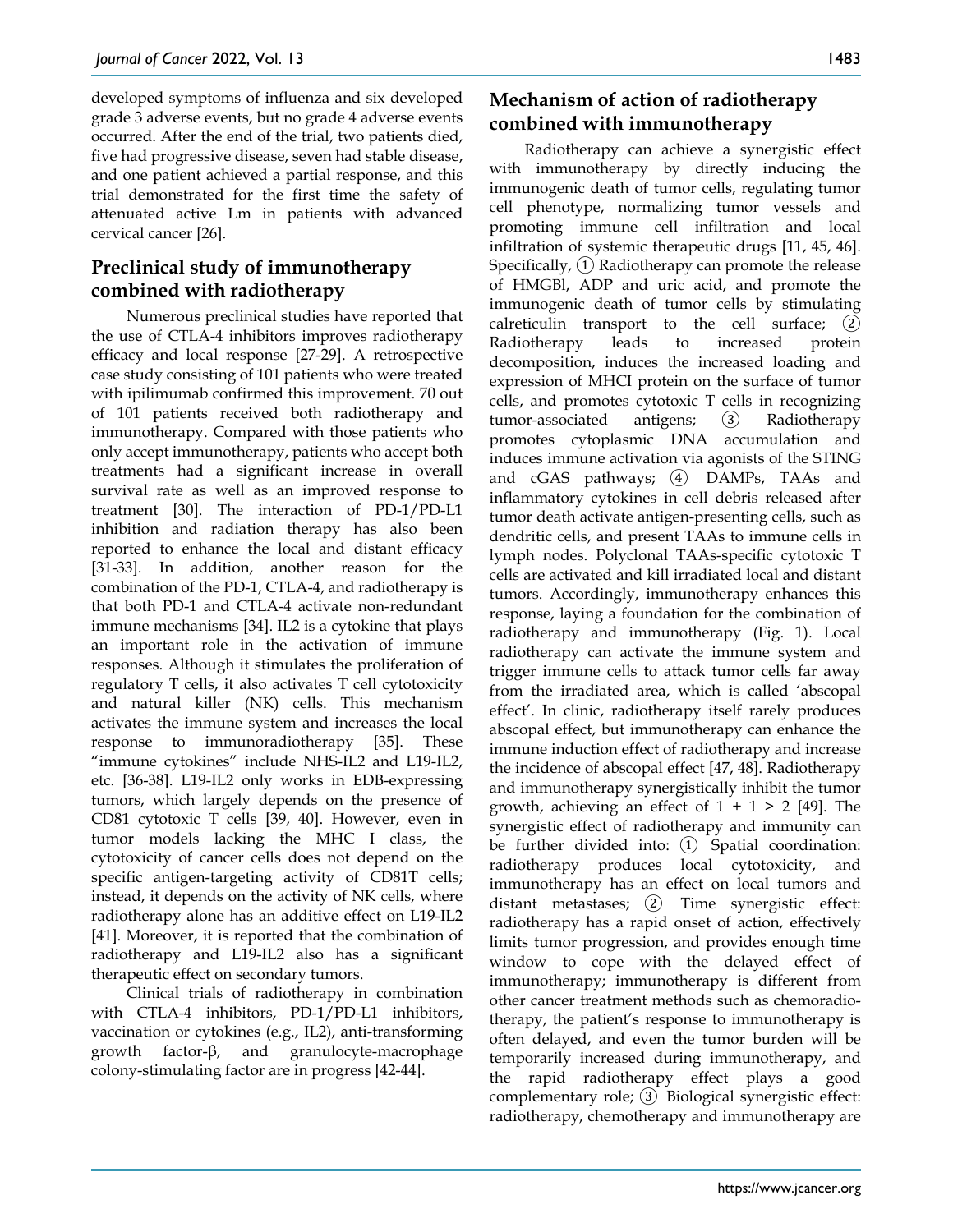aimed at different cell populations, respectively, which produces a synergistic effect in biology.

# **Integrating radiotherapy and immunotherapy into the clinic**

Several factors should be considered during the integration and optimization of immunotherapy and radiation therapy: Optimal fractionation dose and total dose, overall scheduling between of radiotherapy and immunotherapy, choice of radiotherapy technique, extent of CTV, and safety issues.

The initial objective of radioimmunotherapy should be considered as follow: Does this treatment aim to improve local effects or trigger an abscopal effect on non-irradiated micro metastases? As described above, radiotherapy stimulates the immune system by expanding the immune range of T cells (vaccination effect), attracting T cells to the irradiated site and rendering irradiated cells more susceptible to T cell-mediated cell killing (vulnerability effect). As can be expected, only an expanded immune range would produce a broad range of systemic responses of the immune system, implying that the underlying biological mechanism is different. Several groups have applied different fractionation and total doses settings in their protocols respectively. Gandhiet et al.

[50] described the dose-dependent increases in cell surface molecules in a dose range from 1 to 50 Gy in human HCT116 colorectal cancer, Mel JuSo melanoma cells as well as murine MC38 colon cancer cells. Since these receptors are important for the vulnerability of T cells, they were considered as the most crucial factors in enhancing the local effects of radiotherapy. Afterwards, an evaluation was carried out between fractionated  $(5 * 3 Gy)$  and single-dose  $(15 Gy)$ radiotherapy, aiming to compare the effectiveness of activating dendritic cells in lymph nodes in the B16 melanoma model, in which a single dose of 15 Gy was found to be more effective. In contrast, in a similar T cell priming B16-OVA melanoma tumor model, another group demonstrated 2 \* 7.5 Gy fractionation was more effective than a 15 Gy dose fractionation [51]. Several groups have also studied the effect of fractionation in radiotherapy when combined with immunotherapy. Dewan et al. [52] put forward that although all fractionation regimens exhibited comparable local tumor control compared to combined CLTA-4 inhibition, 3 \* 8 Gy was found to be superior to  $5 * 6$  or  $1 * 12$  Gy in TSA breast and MCA38 colon cancer models in terms of local tumor control and absolute response. Moreover, a retrospective analysis of clinical data from melanoma patients

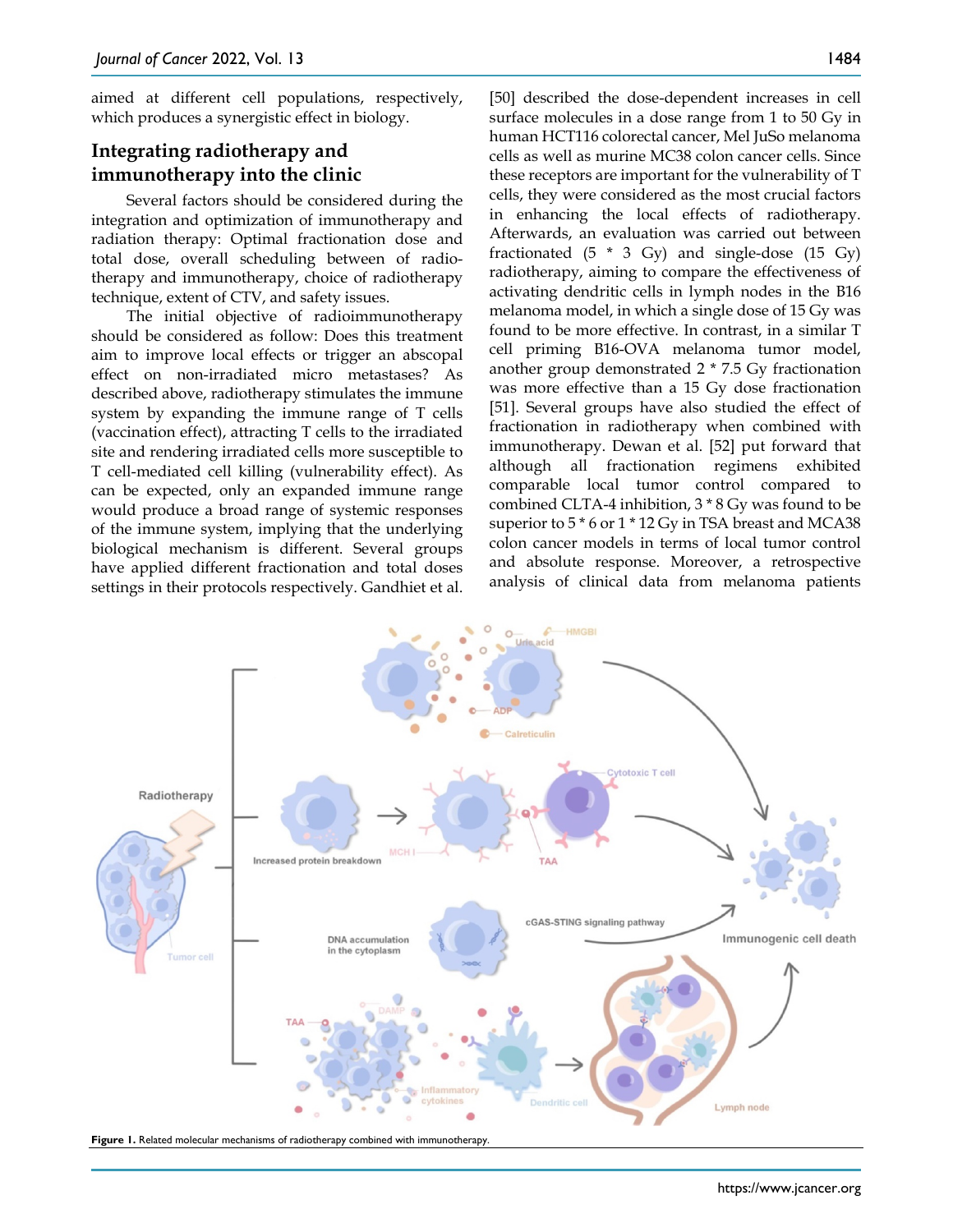treated with ipilimumab showed that low-dose radiotherapy less than 3 Gy was associated with absolute response [53]. The interaction of L19-IL2 immunocytokine and radiotherapy in the C51 tumor model suggests that irradiation with larger doses is more effective in inducing an absolute response since only 1 \* 15 Gy, rather than 5 \* 5 or 5 \* 2 Gy, can induce curative treatment of tumors. In summary, fractionation and dose configurations are essential in maximizing the effect of the relevant immunotherapy; however, no consensus exists as to which treatment regimen is optimal. Conflicting results in literature suggests that optimal segmentation is highly context-dependent; therefore, conclusions should be drawn with caution. As tumor response depends on the schedule of radiation therapy as well as factors within the cancer immune cycle, the impact of choosing the correct fractionation schedule when investigating local or absolute tumor control will be diminished. Therefore, assessing the efficiency of different fractionation protocols with more direct methods may have to rely on innovative biomarkers, such as the release of chemokines and cytokines associated with immunogenic cell death in blood or biopsies [54], or screening > 1000 T cell specificities in a single sample. This approach may enable the comparison of the impact and efficiency of different radiotherapy regimens on increasing the diversity of specific T cell responses against different tumor antigens.

Combined with our own experience in clinical treatment, we believe that high-dose fractionated radiotherapy can induce immunogenic cell death and conventional fractionation can induce M1TAM, allowing T cells to infiltrate the tumor. Therefore, multiple fractionations are superior to single fractionation; 7-8 Gy may induce immunogenic cell death. Up to more than 12-18 Gy, it degrades DNA and does not produce DNA fragments, which reduces immunogenicity. Immune promotion and immunosuppression coexist, and how to select the appropriate dose and fractionation is difficult. The dose fractionation is applicable to different tumors.

Radiotherapy techniques such as Volumetric Modulated Arc Therapy can better fit the CTV; however, it also supplies low-dose radiation to most body tissues [55]. Lymphocytes are the most radiosensitive cells in the human body, and their D10 is only 3 Gy. In this case, the dose delivered to the lymph nodes as well as the fractionations are important. The normal transition time of naive cytotoxic T lymphocytes ranges from 12 hours to one day [56]. Nevertheless, when faced with antigen presentation by dendritic cells, these T cells remain in contact with dendritic cells and undergo "explosive"

transformation. This process again takes 24 h, even before the occurrence of clonal expansion [57]. However, for cytotoxic T cells, stable interact with dendritic cells is essential and still permit successful effector differentiation, though their long-life memory is hampered [58]. Even small doses of lymph nodes with very short daily intervals may interfere with the priming process of T lymphocytes and their memory function. Till now, the effects of low-dose irradiation and daily fractionation are unknown and thus require further investigation.

The integration of radiotherapy in immunotherapy protocols may also require physicians to think twice about the scope of CTV. For example, when radiotherapy is introduced to an immunotherapeutic patient suffering from metastatic disease, expansion of the CTV may not be necessary as it may be sufficient to irradiate a portion of the tumor in order to induce immune stimulation. A narrower margin would better protect the OAR, thus reducing complications. Theoretically, this approach is promising but requires further validation in clinical trials.

Till now, the optimized selection method of the correct CTV range in combination with immunotherapy for triggering abscopal effects remains unclear [59]. Accordingly, various authors have proposed many mathematical models for its prediction, which is based on the trafficking of T cells and the assumption that absolute effects can only be achieved when a sufficient number of activated T cells from irradiated tumors were able to reach distant sites. However, since no clinical data are available to validate this virtual model, extra care should be taken prior to utilizing the model, as it lacks many other important parameters to determine the systemic response [60].

Radiotherapy produces immune antigens and activates T cells, but it also produces immunosuppressive expression, such as the expression of PD1 and PD-L1. At this time, the addition of anti-PD-L1 therapy can increase the aggression of T cells, improve the quality and quantity of T cells, and is more conducive to the treatment of primary and metastatic tumors. Timing seems to be crucial in the design of immunoradiotherapy protocal in order to attain optimal results [61]. The ideal timing between immunotherapy and radiotherapy depends on the mechanism of action of specific forms of immunotherapy. For example, Young et al. investigated the optimal timing of radiotherapy in combination with OX-40 agonist antibody and CLTA-4 antagonist antibody in which administration of CTLA-4 prior to giving radiotherapy was found to be the best. Nevertheless, other authors have found synergy with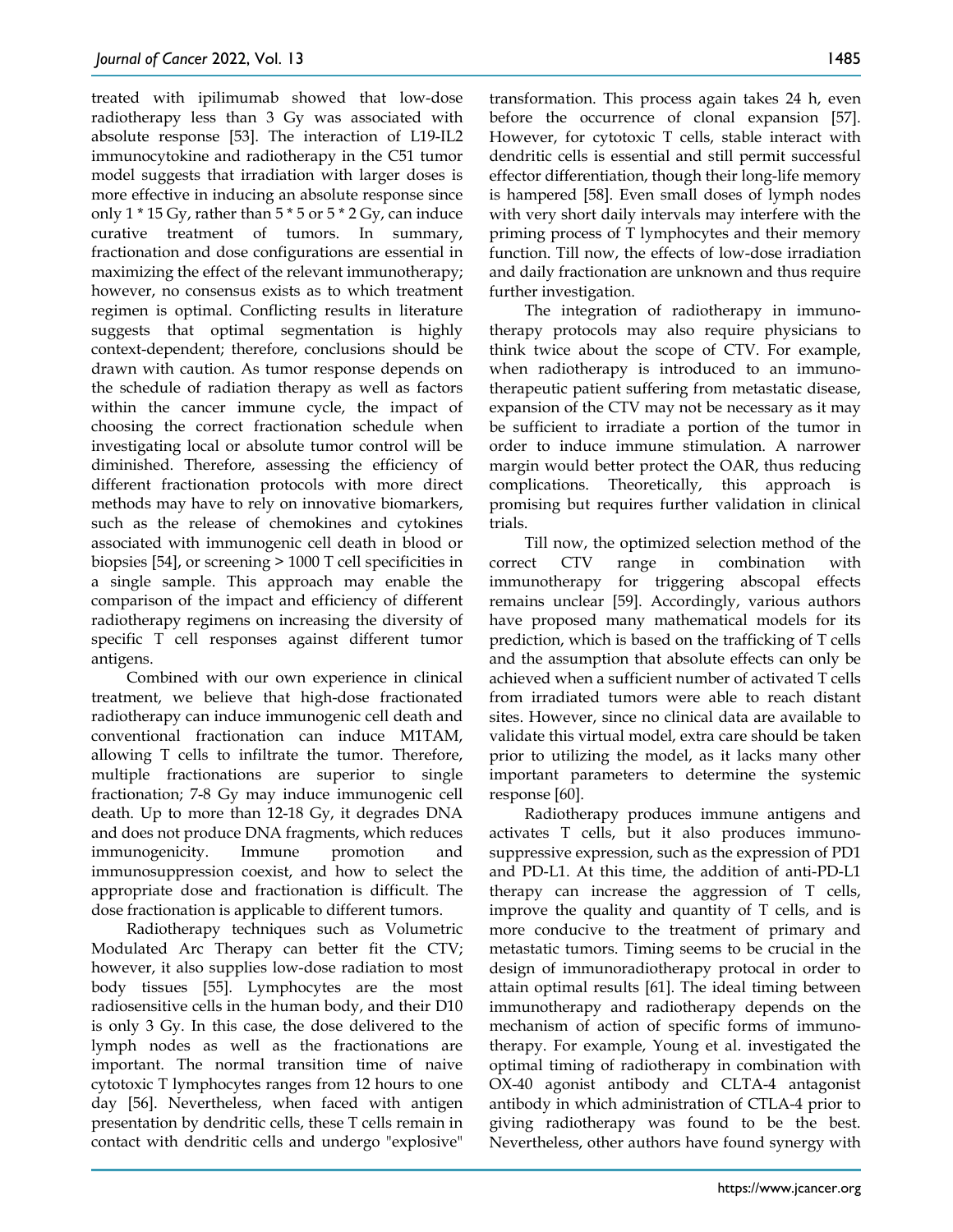concurrent or sequential administration of CTLA-4 inhibitors with radiotherapy [52, 62]. In contrast, OX-40-based immunotherapy was noted to best be performed immediately after radiotherapy [61]. The authors proposed that OX-40 functions by increasing antigen-specific T cell numbers, while anti-CTLA-4 acts as a down-regulator of regulatory T cells [63]. Thus, inhibition of OX40 is most beneficial only after radiation-induced antigen release. In regard to CTLA-4 inhibition, antigen release produced by radiation therapy is most effective only when the regulatory T cell grade is initially removed. Dovedi et al. [64] studied the ideal sequence of treatment so as to inhibit the PD-1 axis. The best results were obtained when PD-L1 was administered simultaneously or immediately following radiotherapy. Delay of PD-L1 infusion by 1 week abolished the interaction between radiotherapy and PD-1 axis inhibition [65]. Moreover, inhibition of the PD-1 axis increases the lytic activity of cytotoxic T cells [5]. Thus, the best interaction can be expected only at the moment where radiotherapy temporarily induces surface ligands on cancer cells to increase their vulnerability to T cell attack [66]. The authors also demonstrated that radiotherapy temporarily induced the overexpression of PD-1 axis molecules on tumor cells and T cells infiltrating the tumor [64]. Thus, the inhibition of the PD-1 axis is closely related in the time of radiation treatment. Therefore, inhibition is expected to be most effective when it best attenuates radiation-induced immune responses.

Hypoxia is associated with radioresistance and immunosuppression, which can be quantified using anoxic positron emission tomography tracers [67]. Understanding these mechanisms of resistance related to hypoxia may identify new therapeutic targets [68]. In addition, the use of hypoxia-targeting agents to reduce hypoxia may result in a decrease in immunosuppression in the tumor microenvironment [69].

Finally, there is only a limited amount of clinical data of different combinations of immunotherapy and radiotherapy. Immunotherapy, upon activation of the immune system, may exacerbate acute radiationinduced toxicity associated with the inflammatory response [70]. Kroezeet al. [71] recently reviewed stereotactic radiotherapy as well as studies that utilized both anti-CTLA4 and anti-PD-1/PD-L1. Here, the combination of anti-CTLA4 and cranial stereotactic radiotherapy was observed to be safe. Very limited data are available in regard to the combination of extracranial stereotactic radiotherapy with anti-CTLA4. In light of the combination of simultaneous anti-PD-1/PD-L1, the authors claimed that clinical data is not sufficient enough for drawing

the corresponding conclusions. Following this report, Levy et al. [72] published a small phase I/II trial that investigated the PD-L1 inhibitor durvalumab in combination with conventional stereotactic radiotherapy, which was found to be well tolerated. Kwon et al. evaluated the combination of 8-Gy conventional radiotherapy with eplerenumab versus placebo in a large phase III clinical trial that consisted of patients with metastatic castration-resistant prostate cancer. Although the primary endpoint (overall survival) was negative, they did not find that the radiotherapy-ipilimumab combination was more toxic than ipilimumab. Additionally, two small phase I clinical trials have shown that NHS-IL2- or IL2-based immunotherapy can be safely performed following conventional or high-dose stereotactic radiation therapy, respectively [36, 73]. In summary, the available data suggest that radioimmunotherapy does not confer greater toxicity than immunotherapy alone. However, since the corresponding data is limited, it is recommended that these combinations be preferably tested within the context of a clinical trial.

# **Safety of radiotherapy combined with immunotherapy**

Based on the clinical evidence above, the future of immunoradiotherapy is highly promising. However, whether this combined therapy model increases the incidence of adverse reactions above grade 3 would determine its feasibility in clinical practice. As ICIs become a part of cancer treatment, clinicians have gradually gained more experience and a better understanding of treatment-related adverse reactions/immune-related toxicity. However, till now, the clear pathological mechanism for the occurrence of immune-related adverse effects (irAEs) is still a challenge for researchers. Possible mechanisms including immunotherapy could improve the response of T cells to autoantigens expressed in normal tissues, increasing the expression of autoimmune antibodies, secretion and release of immune factors, and complement-mediated immune responses [74]. As an immune checkpoint of the target, cytotoxic T lymphocyte associated antigen-4 (CTLA-4)/PD-1 is expressed in normal tissues and participates in the formation of immune homeostasis, such as CTLA-4, which is expressed on the pituitary gland. The mechanisms by which radiotherapy and ICls synergistically modulate immune responses may also influence the type and severity of treatment-related adverse effects. Data from a series of retrospective studies as well as a few prospective single-arm/randomized studies have provided substantial evidence that the combination of palliative radiotherapy and ICls is generally safe and does not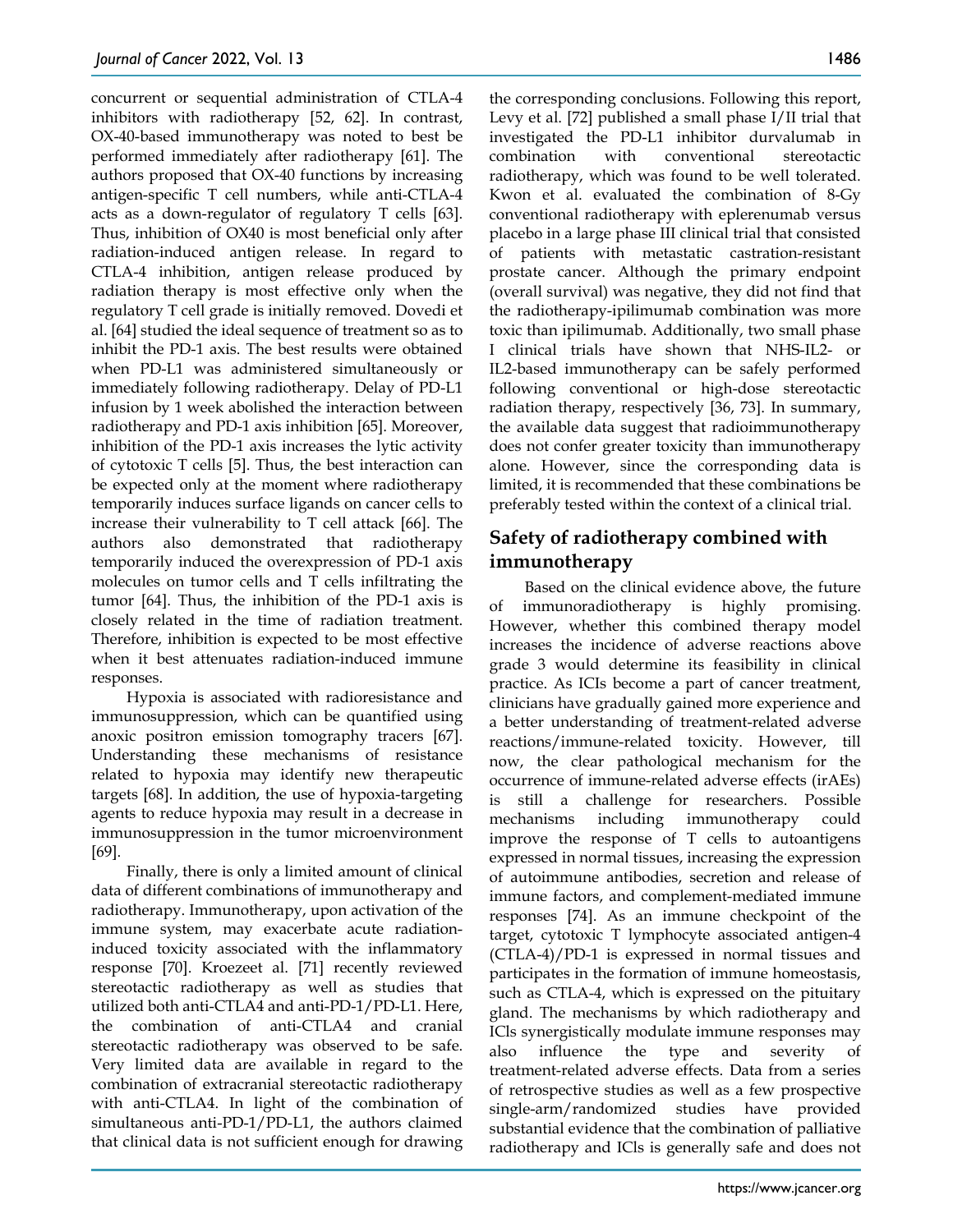confer substantial increases in immune-specific adverse events [75]. In addition, existing evidence suggests that the use of PD-L1/PD-1 inhibitors does not increase the incidence of Grade 3 pneumonitis after curative intent chemoradiation for Stage III NSCLC. However, reports suggest that the use of ICls in brain metastases patients treated with high-dose stereotactic intracranial radiation may increase the risk of treatment-related brain necrosis. Compared to delivering immunotherapy and radiotherapy solely, a number of clinical trials have suggested that radiotherapy combined with immunotherapy does not significantly increase grade 3 or higher adverse reactions. However, whether the adverse reactions of radiotherapy combined with immunotherapy will become a bottleneck in its furthur clinical application is still a significant topic of concern.

No clear evidence shows that radiotherapy combined with immunotherapy could lead to an increased incidence of adverse reactions, and the toxicity was within the tolerable range. Concurrent chemoradiotherapy followed by sequential immunotherapy is a new standard treatment modality for inoperable stage III NSCLC, and concurrent chemoradiotherapy combined with immunotherapy can significantly prolong the patients' survival expectations based on evidence from current randomized phase III controlled clinical studies. As clinical evidence continues to increase, immunotherapy timing may gradually advance from patients in stages III and IV to those with early-stage tumors. One of the recent research trend is to improve the efficacy of radiotherapy combined with immunotherapy and reduce adverse reactions in the early stage of concurrent chemoradiotherapy, and to develop new combine treatment protocols for early-stage cancer patients. Another important research frontier is the introducingICIs into immunoradiotherapy, which is promising to be a candidate for replacing the chemotherapy.

# **Thoughts on brachytherapy combined with immunotherapy**

For the treatment of cervical cancer, there are brachytherapy methods. The possible advantages of brachytherapy on immune regulation are as follows: compared with external beam radiation, it has less damage to systemic lymphocytes; provides the superposition of different doses; multi-fractionation therapy provides attack time for immune cells; has less dose to normal tissues, even if it has little effect on the subsequent treatment after failure; has a large dose drop gradient, has less damage to infiltrating immune cells around the tumor, and the surrounding low-dose area is often the recurrence area of plugged

brachytherapy. So, can only partial irradiation produce sufficient immune promotion? Can brachytherapy be used to give partial tumor radiotherapy and minimize the normal tissue dose (the total rectovesical dose limit is less than 10 Gy); brachytherapy produces a continuous dose gradient from 0.5 Gy-10 Gy above, can ICD be produced while minimizing the damage to tumor-infiltrating immune cells? 2-5 days after radiotherapy is the time for immune cells to recruit and activate into the tumor. Whether it is necessary to avoid it is a time for the next treatment, such as weekly radiotherapy? These issues need to be further investigated by us.

## **Summary and future prospects**

The combination of radiotherapy and immunotherapy is safe and controllable with clear efficacy. Although there are still many controversial problems, with the increasing clinical application, the controversies may gradually be resolved, and other problems may appear. The evolutions of clinical applications and technological advances have maximized the activation and initiation of immunity and have reduced treatment-related adverse reactions. The improvement of systemic treatment efficacy both prolongs the patients' survival time and increase the need for local treatment, which is complementary. Moreover, the improved efficacy of systemic therapy increases the importance of local therapy, which is further necessary to study the combination of local therapy with systemic therapy in achieving optimal results. There are still many unsettled problems hanging regarding the optimal combination between radiotherapy and immunotherapy. These problems are related to optimal fractionation, target dose, treatment technology, treatment timing and safety. A large number of clinical trials are currently underway to investigate the radio-immune interactions in patients. Although radioimmunotherapy is mainly applied to locally advanced patients at present, better clinical benefits can be obtained considering the good physical condition, better immune status and relatively small tumor burden of early patients. In the future, with the increase of clinical evidence, radioimmunotherapy will gradually have the opportunity to participate in the treatment of tumor patients at an earlier stage.

## **Acknowledgements**

Xiaojing Yang is the recipient of a grant from Shanghai Jiao Tong University Affiliated Sixth People's Hospital (contract grant number: ynqn202118) and a grant from Shanghai Municipal Health Commission (20184Y0229).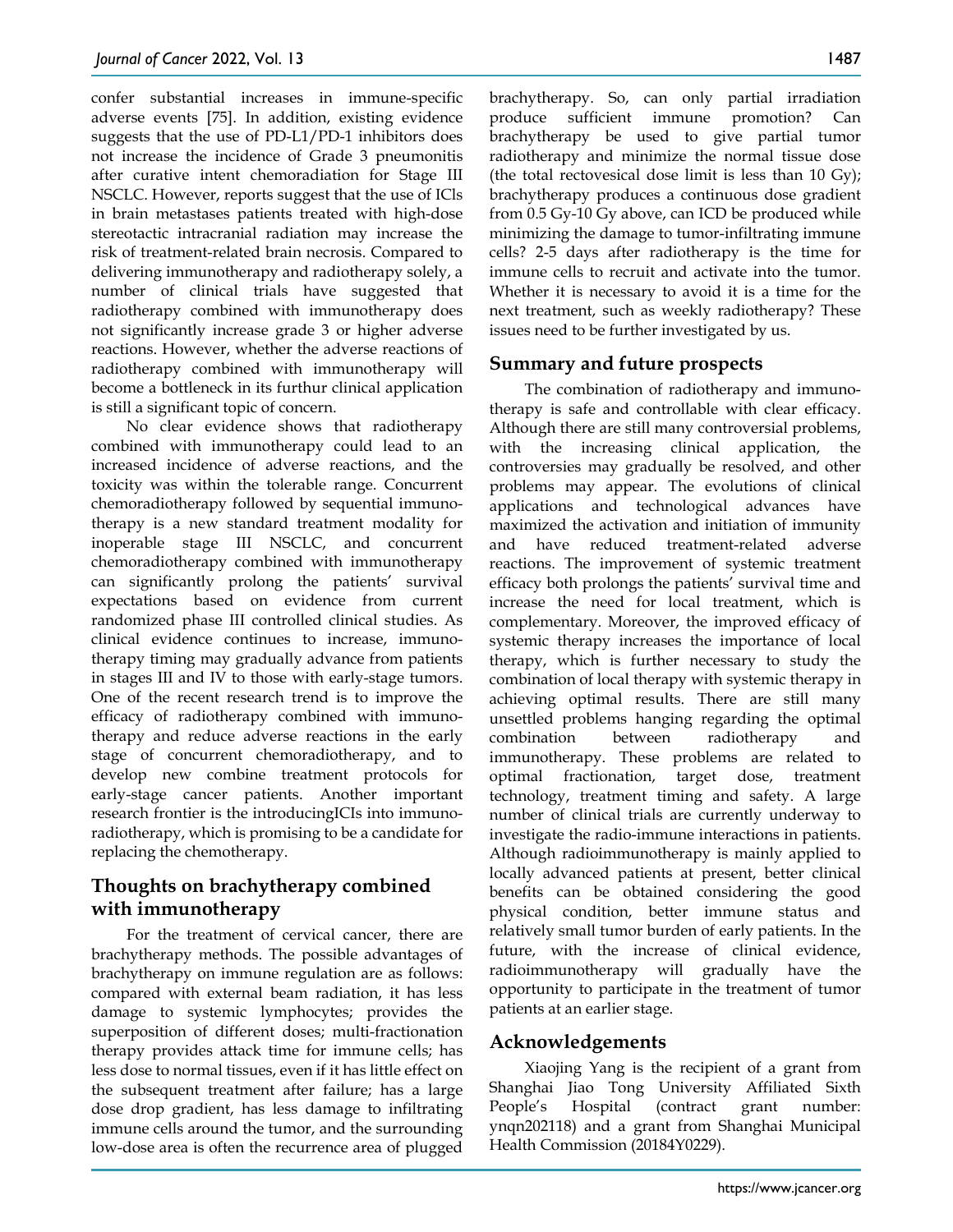## **Competing Interests**

The authors have declared that no competing interest exists.

#### **References**

- 1. [No authors listed]. Erratum: Global cancer statistics 2018: GLOBOCAN estimates of incidence and mortality worldwide for 36 cancers in 185 countries. CA Cancer J Clin. 2020; 70: 313.
- 2. Orbegoso C, Murali K, Banerjee S. The current status of immunotherapy for cervical cancer. Rep Pract Oncol Radiother. 2018; 23: 580-588.
- 3. Vu M, Yu J, Awolude OA, et al. Cervical cancer worldwide. Curr Probl Cancer. 2018; 42: 457-465.
- 4. Saleh R, Toor SM, Khalaf S, et al. Breast Cancer Cells and PD-1/PD-L1 Blockade Upregulate the Expression of PD-1, CTLA-4, TIM-3 and LAG-3 Immune Checkpoints in CD4(+) T Cells. Vaccines (Basel). 2019; 7: 149.
- 5. Okazaki T, Chikuma S, Iwai Y, et al. Honjo. A rheostat for immune responses: the unique properties of PD-1 and their advantages for clinical application. Nat Immunol. 2013; 14: 1212-8.
- 6. Antonia SJ, Villegas A, Daniel D, et al. Overall Survival with Durvalumab after Chemoradiotherapy in Stage III NSCLC. N Engl J Med. 2018; 379: 2342-2350.
- 7. Antonia SJ, Villegas A, Daniel D, et al. Durvalumab after Chemoradiotherapy in Stage III Non-Small-Cell Lung Cancer. N Engl J Med. 2017; 377: 1919-1929.
- 8. Qian CX, Hassanaly S, Duperre J, et al. Harissi-Dagher. Corrigendum to: The effect of pharmacological pupillary dilation on intraocular pressure measurement. Canadian Journal of Ophthalmology, 55 (2020), 152-158. doi.org/10.1016/j.jcjo.2019.10.002. Can J Ophthalmol. 2020; 55: 533-534.
- Theelen Wsme, Peulen Hmu, Lalezari F, et al. Effect of Pembrolizumab After Stereotactic Body Radiotherapy vs Pembrolizumab Alone on Tumor Response in Patients With Advanced Non-Small Cell Lung Cancer: Results of the PEMBRO-RT Phase 2 Randomized Clinical Trial. JAMA Oncol. 2019; 5:1276-1282.
- 10. Lazzari C, Karachaliou N, Bulotta A, et al. Combination of immunotherapy with chemotherapy and radiotherapy in lung cancer: is this the beginning of the end for cancer? Ther Adv Med Oncol. 2018; 10: 1758835918762094.
- 11. Brooks ED, Chang JY. Time to abandon single-site irradiation for inducing abscopal effects. Nat Rev Clin Oncol. 2019; 16: 123-135.
- 12. Takaya M, Niibe Y, Tsunoda S, et al. Abscopal effect of radiation on toruliform para-aortic lymph node metastases of advanced uterine cervical carcinoma--a case report. Anticancer Res. 2007; 27: 499-503.
- 13. Jarosz-Biej M, Smolarczyk R, Cichon T, et al. Tumor Microenvironment as A Game Changer" in Cancer Radiotherapy. Int J Mol Sci. 2019; 20: 3212.
- 14. Rodriguez-Ruiz ME, Rodriguez I, Leaman O, et al. Immune mechanisms mediating abscopal effects in radioimmunotherapy. Pharmacol Ther. 2019; 196: 195-203.
- 15. Kim TK, Herbst RS, Chen L. Defining and Understanding Adaptive Resistance in Cancer Immunotherapy. Trends Immunol. 2018; 39: 624-631.
- 16. Lheureux S, Butler MO, Clarke B, et al. Association of Ipilimumab With Safety and Antitumor Activity in Women With Metastatic or Recurrent Human Papillomavirus-Related Cervical Carcinoma. JAMA Oncol. 2018; 4: e173776.
- 17. Frenel JS, Tourneau CL, O'neil B, et al. Safety and Efficacy of Pembrolizumab in Advanced, Programmed Death Ligand 1-Positive Cervical Cancer: Results From the Phase Ib KEYNOTE-028 Trial. J Clin Oncol. 2017; 35: 4035-4041.
- 18. Naumann RW, Hollebecque A, Meyer T, et al. Safety and Efficacy of Nivolumab Monotherapy in Recurrent or Metastatic Cervical, Vaginal, or Vulvar Carcinoma: Results From the Phase I/II CheckMate 358 Trial. J Clin Oncol. 2019; 37: 2825-2834.
- 19. Santin AD, Deng W, Frumovitz M, et al. Phase II evaluation of nivolumab in the treatment of persistent or recurrent cervical cancer (NCT02257528/NRG-GY002). Gynecol Oncol. 2020; 157: 161-166.
- 20. Grywalska E, Sobstyl K, Putowski L, et al. Current Possibilities of Gynecologic Cancer Treatment with the Use of Immune Checkpoint Inhibitors. Int J Mol Sci. 2019; 20: 4705.
- 21. Bollard CM, Gottschalk S, Torrano V, et al. Sustained complete responses in patients with lymphoma receiving autologous cytotoxic T lymphocytes targeting Epstein-Barr virus latent membrane proteins. J Clin Oncol. 2014; 32: 798-808.
- 22. Stevanovic S, Draper LM, Langhan MM, et al. Complete regression of metastatic cervical cancer after treatment with human metastatic cervical cancer after treatment with papillomavirus-targeted tumor-infiltrating T cells. J Clin Oncol. 2015; 33: 1543-50.
- 23. Hu Z, Ott PA, Wu CJ. Towards personalized, tumour-specific, therapeutic vaccines for cancer. Nat Rev Immunol. 2018; 18: 168-182.
- 24. Hancock G, Hellner K, Dorrell L. Therapeutic HPV vaccines. Best Pract Res Clin Obstet Gynaecol. 2018; 47: 59-72.
- 25. Pamer EG. Immune responses to Listeria monocytogenes. Nat Rev Immunol. 2004; 4: 812-23.
- 26. Maciag PC, Radulovic S, Rothman J. The first clinical use of a live-attenuated Listeria monocytogenes vaccine: a Phase I safety study of Lm-LLO-E7 in patients with advanced carcinoma of the cervix. Vaccine. 2009; 27: 3975-83.
- 27. Kristensen LK, Christensen C, Alfsen MZ, et al. Monitoring CD8a(+) T Cell Responses to Radiotherapy and CTLA-4 Blockade Using [(64)Cu]NOTA-CD8a PET Imaging. Mol Imaging Biol. 2020; 22: 1021-1030.
- 28. Li W, Yu H. Separating or combining immune checkpoint inhibitors (ICIs) and radiotherapy in the treatment of NSCLC brain metastases. J Cancer Res Clin Oncol. 2020; 146: 137-152.
- 29. Zhao X, Shao C. Radiotherapy-Mediated Immunomodulation and Anti-Tumor Abscopal Effect Combining Immune Checkpoint Blockade. Cancers (Basel). 2020; 12: 2762.
- 30. Koller KM, Mackley HB, Liu J, et al. Improved survival and complete response rates in patients with advanced melanoma treated with concurrent ipilimumab and radiotherapy versus ipilimumab alone. Cancer Biol Ther. 2017; 18: 36-42.
- Chen Y, Gao M, Huang Z, et al.SBRT combined with PD-1/PD-L1 inhibitors in NSCLC treatment: a focus on the mechanisms, advances, and future challenges. J Hematol Oncol. 2020; 13: 105.
- 32. Zhang R, Zhu Z, Lv H, et al. Immune Checkpoint Blockade Mediated by a Small-Molecule Nanoinhibitor Targeting the PD-1/PD-L1 Pathway Synergizes with Photodynamic Therapy to Elicit Antitumor Immunity and Antimetastatic Effects on Breast Cancer. Small. 2019; 15: e1903881.
- 33. Chicas-Sett R, Morales-Orue I, Castilla-Martinez J, et al. Stereotactic Ablative Radiotherapy Combined with Immune Checkpoint Inhibitors Reboots the Immune Response Assisted by Immunotherapy in Metastatic Lung Cancer: A Systematic Review. Int J Mol Sci. 2019; 20: 2173.
- 34. Twyman-Saint Victor C, Rech AJ, Maity A, et al. Radiation and dual checkpoint blockade activate non-redundant immune mechanisms in cancer. Nature. 2015; 520: 373-7.
- 35. Yasuda K, Nirei T, Tsuno NH, et al. Intratumoral injection of interleukin-2 augments the local and abscopal effects of radiotherapy in murine rectal cancer. Cancer Sci. 2011; 102: 1257-63.
- 36. Van Den Heuvel MM, Verheij M, Boshuizen R, et al. NHS-IL2 combined with radiotherapy: preclinical rationale and phase Ib trial results in metastatic non-small cell lung cancer following first-line chemotherapy. J Transl Med. 2015; 13: 32.
- 37. Weide B, Eigentler TK, Pflugfelder A, et al. Intralesional treatment of stage III metastatic melanoma patients with L19-IL2 results in sustained clinical and systemic immunologic responses. Cancer Immunol Res. 2014; 2: 668-78.
- 38. Ongaro T, Guarino SR, Scietti L, et al.Inference of molecular structure for characterization and improvement of clinical grade immunocytokines. J Struct Biol. 2021; 213: 107696.
- 39. Zegers CM, Rekers NH, Quaden DH, et al. Radiotherapy combined with the immunocytokine L19-IL2 provides long-lasting antitumor effects. Clin Cancer Res. 2015; 21: 1151-60.
- Rekers NH, Zegers CM, Germeraad WT, et al. Long-lasting antitumor effects provided by radiotherapy combined with the immunocytokine L19-IL2. Oncoimmunology. 2015; 4: e1021541.
- Rekers NH, Zegers CM, Yaromina A, et al. Combination of radiotherapy with the immunocytokine L19-IL2: Additive effect in a NK cell dependent tumour model. Radiother Oncol. 2015; 116: 438-42.
- 42. Kang J, Demaria S, Formenti S. Current clinical trials testing the combination of immunotherapy with radiotherapy. J Immunother Cancer. 2016; 4: 51.
- 43. Mehta S, Illidge T, Choudhury A. Immunotherapy with radiotherapy in urological malignancies. Curr Opin Urol. 2016; 26: 514-22.
- 44. Marshall R, Popple A, Kordbacheh T, et al. Immune Checkpoint Inhibitors in Lung Cancer - An Unheralded Opportunity? Clin Oncol (R Coll Radiol). 2017; 29: 207-217.
- 45. Citrin DE. Recent Developments in Radiotherapy. N Engl J Med. 2017; 377: 1065-1075.
- 46. Gong X, Li X, Jiang T, et al. Combined Radiotherapy and Anti-PD-L1 Antibody Synergistically Enhances Antitumor Effect in Non-Small Cell Lung Cancer. J Thorac Oncol. 2017; 12: 1085-1097.
- Postow MA, Callahan MK, Barker CA, et al. Immunologic correlates of the abscopal effect in a patient with melanoma. N Engl J Med. 2012; 366: 925-31.
- Wang H, Lin X, Luo Y, et al. alpha-PD-L1 mAb enhances the abscopal effect of hypo-fractionated radiation by attenuating PD-L1 expression and inducing CD8(+) T-cell infiltration. Immunotherapy. 2019; 11: 101-118.
- 49. Perez-Gracia JL, Labiano S, Rodriguez-Ruiz ME, et al. Orchestrating immune check-point blockade for cancer immunotherapy in combinations. Curr Opin Immunol. 2014; 27: 89-97.
- 50. Gandhi SJ, Minn AJ, Vonderheide RH, et al. Awakening the immune system with radiation: Optimal dose and fractionation. Cancer Lett. 2015; 368: 185-90.
- 51. Schaue D, Ratikan JA, Iwamoto KS, et al. Maximizing tumor immunity with fractionated radiation. Int J Radiat Oncol Biol Phys. 2012; 83: 1306-10.
- 52. Dewan MZ, Galloway AE, Kawashima N, et al.Fractionated but not single-dose radiotherapy induces an immune-mediated abscopal effect when combined with anti-CTLA-4 antibody. Clin Cancer Res. 2009; 15: 5379-88.
- 53. Chandra RA, Wilhite TJ, Balboni TA, et al. A systematic evaluation of abscopal responses following radiotherapy in patients with metastatic melanoma treated with ipilimumab. Oncoimmunology. 2015; 4: e1046028.
- 54. Garg AD, Galluzzi L, Apetoh L, et al. Molecular and Translational Classifications of DAMPs in Immunogenic Cell Death. Front Immunol. 2015; 6: 588.
- 55. Teoh M, Clark CH, Wood K, et al. Volumetric modulated arc therapy: a review of current literature and clinical use in practice. Br J Radiol. 2011; 84: 967-96.